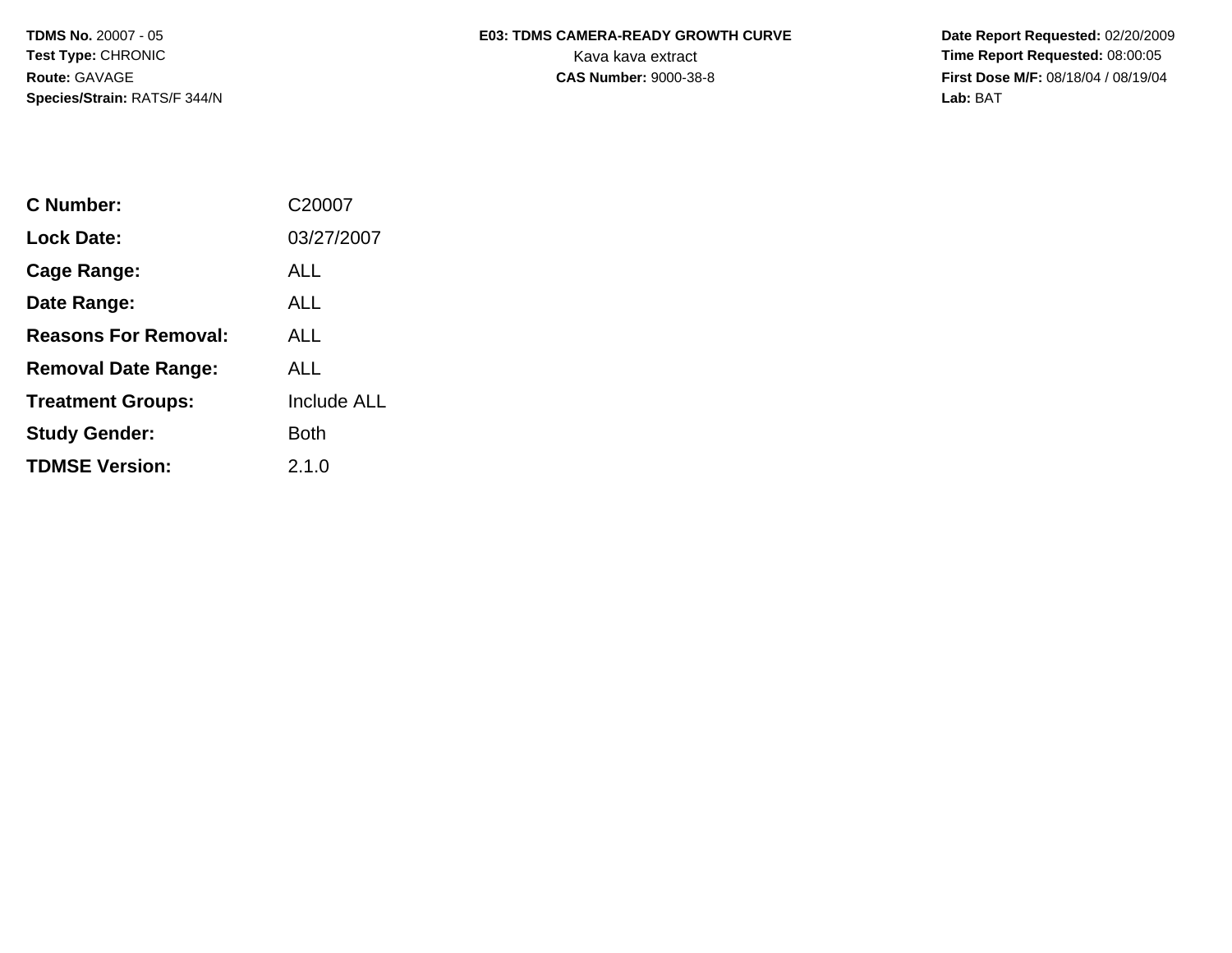**TDMS No. 20007 - 05** Test Type: CHRONIC Route: GAVAGE Species/Strain: RATS/F 344/N

## E03: TDMS CAMERA-READY GROWTH CURVE Kava kava extract **CAS Number: 9000-38-8**

Date Report Requested: 02/20/2009 Time Report Requested: 08:00:05 First Dose M/F: 08/18/04 / 08/19/04 Lab: BAT